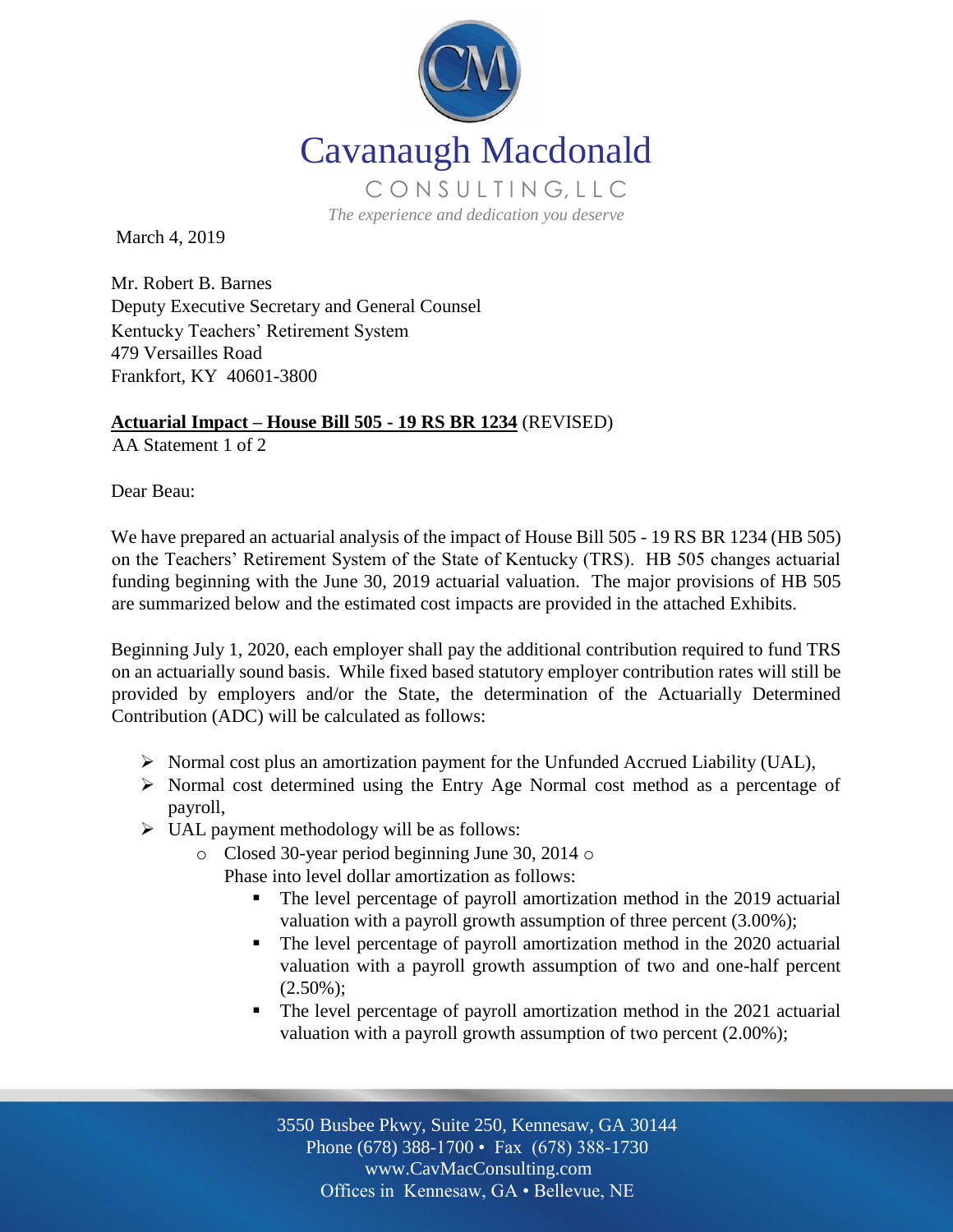Mr. Robert B. Barnes March 4, 2019 Page 2



- The level percentage of payroll amortization method in the 2022 actuarial valuation with a payroll growth assumption of one and one-half percent  $(1.50\%);$
- The level percentage of payroll amortization method in the 2023 actuarial valuation with a payroll growth assumption of one percent (1.00%);
- The level percentage of payroll amortization method in the 2024 actuarial valuation with a payroll growth assumption of one-half percent (0.50%);
- The level dollar amortization method in the 2025 actuarial valuation and for each valuation occurring thereafter.
- o The UAL payment above the fixed base statutory employer rate will be set as a dollar amount and will be prorated to each employer based upon the employer's share of the total payroll for fiscal years 2015-2017. The state will pay this cost for local school districts.

### **Conclusion**

In the June 30, 2018 actuarial valuation before HB 505, there is 26 years remaining on the amortization period to pay off the Unfunded Accrued Liability. HB 505 does not reset this amortization period. As shown in Exhibit 2, after the first year, there is a cost for the next twelve years of the twenty-year projection due to the phase in to the level dollar amortization methodology, but the last seven years of the twenty-year projection generate subsequent savings.

Over the twenty-year projection period, there is an overall total cost of HB 505 of approximately \$467 million, but if the projection period was extended to when the UAL is ultimately paid off (26) years), HB 505 would generate a savings of approximately \$3.7 billion.

Projections are designed to identify anticipated trends rather than predicting some future state of events. The projections are based on TRS' estimated financial status on June 30, 2018, and project future events using one set of assumptions out of a range of many possibilities. The projections do not predict TRS' financial condition or its ability to pay benefits in the future and do not provide any guarantee of future financial soundness of the DB Plan. Over time, a defined benefit plan's total cost will depend on a number of factors, including the amount of benefits paid, the number of people paid benefits, the duration of the benefit payments, plan expenses, and the amount of earnings on assets invested to pay benefits. These amounts and other variables are uncertain at the time the projections were made. Because actual experience will not unfold exactly as expected, actual results can be expected to differ from the projections. To the extent that actual experience deviates significantly from the assumptions, results could be significantly better or significantly worse that indicated in this study.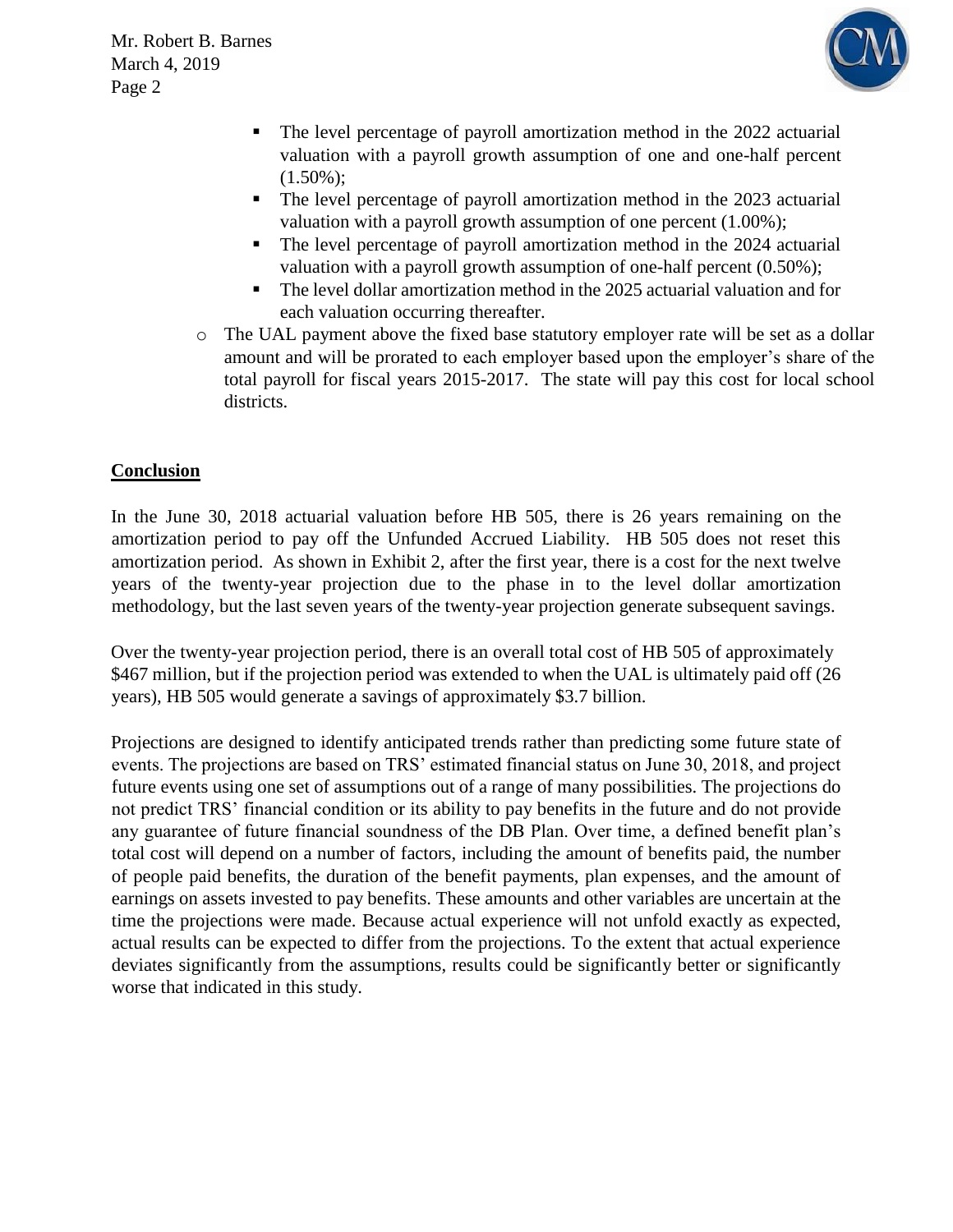Mr. Robert B. Barnes March 4, 2019 Page 3



The undersigned, Edward J. Koebel, is a member of the American Academy of Actuaries and meets the Qualification Standards of the American Academy of Actuaries to render the actuarial opinion contained herein.

If you have any questions, please do not hesitate to contact us.

Sincerely,

Edward J. Hockel

Edward J. Koebel, EA, FCA, MAAA Cathy Turcot Principal and Consulting Actuary Principal and Managing Director

Cathy Tuicot

S:/2019/Kentucky Teachers/Correspondence/Actuarial Impact – HB 505 19 RS BR 1234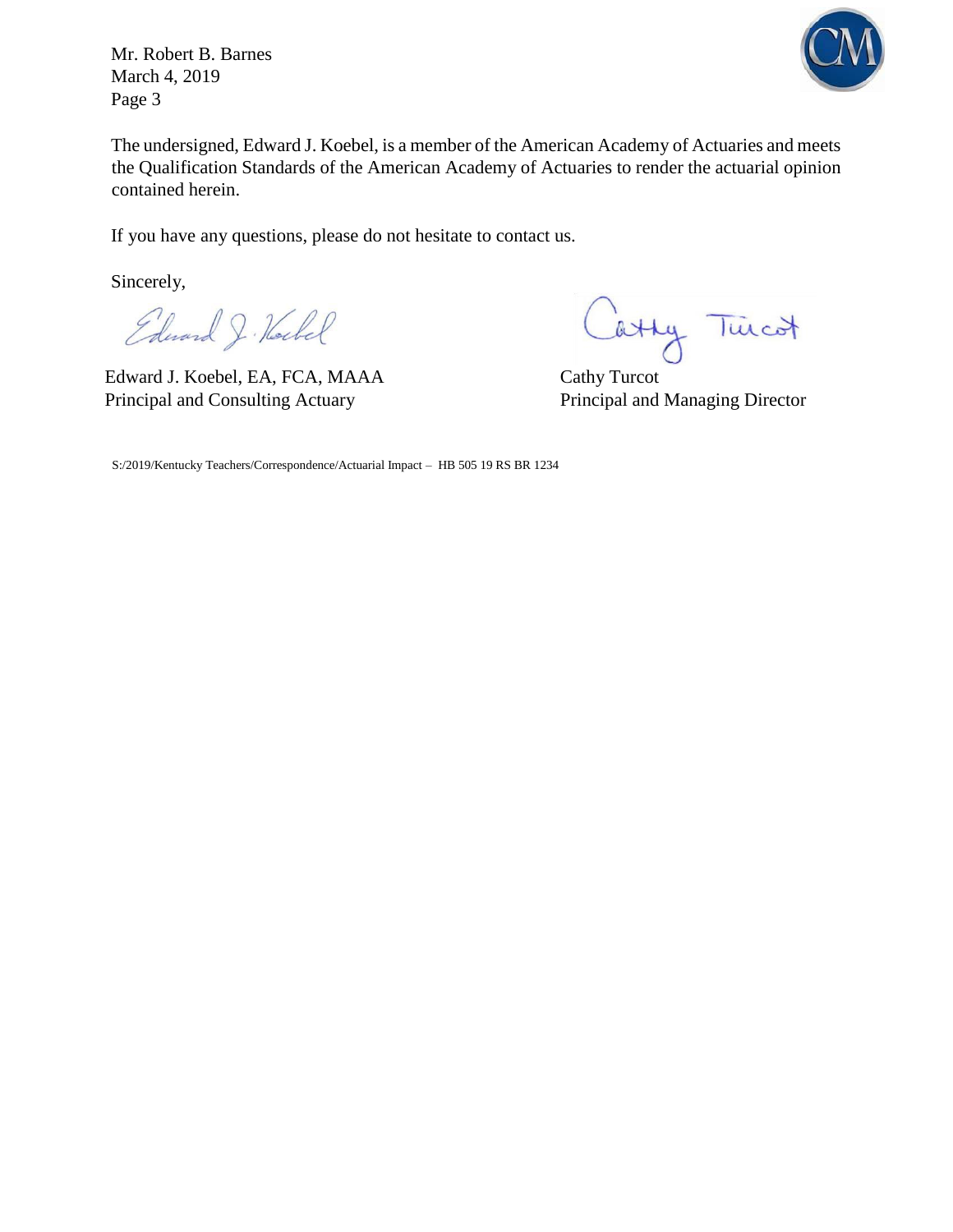

| Exhibit 1                                            |
|------------------------------------------------------|
| Teachers' Retirement System of the State of Kentucky |
| Current Funding Status for the Defined Benefit Plan  |

(\$ in thousands)

| <b>Fiscal Year</b> | <b>Non-University</b><br><b>Payroll</b><br>(1) | <b>University Payroll</b><br>(2) | <b>Total Payroll</b><br>(3) | <b>Unfunded</b><br><b>Accrued</b><br><b>Liability</b><br>(4) | <b>Funding Ratio</b><br>(5) | <b>Actuarially</b><br><b>Determined</b><br><b>Contribution in</b><br><b>Dollars for DB</b><br>Plan<br>(6) |
|--------------------|------------------------------------------------|----------------------------------|-----------------------------|--------------------------------------------------------------|-----------------------------|-----------------------------------------------------------------------------------------------------------|
| FY 2020-21         | \$3,571,435                                    | \$207,866                        | \$3,779,301                 | \$14,299,615                                                 | 57.7%                       | \$1,167,279                                                                                               |
| FY 2021-22         | 3,658,514                                      | 213,749                          | 3,872,263                   | 14,374,218                                                   | 58.3%                       | 1,181,007                                                                                                 |
| FY 2022-23         | 3,746,792                                      | 220,674                          | 3,967,466                   | 14,487,014                                                   | 59.0%                       | 1,214,393                                                                                                 |
| FY 2023-24         | 3,835,236                                      | 227,740                          | 4,062,976                   | 14,298,343                                                   | 60.5%                       | 1,221,607                                                                                                 |
| FY 2024-25         | 3,923,547                                      | 235,953                          | 4,159,500                   | 14,343,329                                                   | 61.2%                       | 1,250,400                                                                                                 |
| FY 2025-26         | 4,011,064                                      | 245,602                          | 4,256,666                   | 14,487,484                                                   | 61.7%                       | 1,290,583                                                                                                 |
| FY 2026-27         | 4,099,537                                      | 256,214                          | 4,355,751                   | 14,635,297                                                   | 62.2%                       | 1,332,372                                                                                                 |
| FY 2027-28         | 4,189,469                                      | 267,785                          | 4,457,254                   | 14,768,060                                                   | 62.6%                       | 1,375,446                                                                                                 |
| FY 2028-29         | 4,283,439                                      | 279,938                          | 4,563,377                   | 14,874,398                                                   | 63.1%                       | 1,419,935                                                                                                 |
| FY 2029-30         | 4,380,892                                      | 292,275                          | 4,673,167                   | 14,944,400                                                   | 63.7%                       | 1,465,930                                                                                                 |
| FY 2030-31         | 4,482,233                                      | 305,373                          | 4,787,606                   | 14,971,832                                                   | 64.3%                       | 1,513,669                                                                                                 |
| FY 2031-32         | 4,589,338                                      | 318,575                          | 4,907,913                   | 14,949,175                                                   | 65.0%                       | 1,563,155                                                                                                 |
| FY 2032-33         | 4,701,338                                      | 331,935                          | 5,033,273                   | 14,868,607                                                   | 65.8%                       | 1,614,477                                                                                                 |
| FY 2033-34         | 4,816,709                                      | 346,267                          | 5,162,976                   | 14,727,533                                                   | 66.7%                       | 1,667,676                                                                                                 |
| FY 2034-35         | 4,939,271                                      | 360,392                          | 5,299,663                   | 14,518,959                                                   | 67.7%                       | 1,722,803                                                                                                 |
| FY 2035-36         | 5,068,854                                      | 375,000                          | 5,443,854                   | 14,229,065                                                   | 68.9%                       | 1,779,869                                                                                                 |
| FY 2036-37         | 5,207,360                                      | 390,751                          | 5,598,111                   | 13,852,357                                                   | 70.2%                       | 1,839,156                                                                                                 |
| FY 2037-38         | 5,354,372                                      | 406,856                          | 5,761,228                   | 13,378,366                                                   | 71.6%                       | 1,956,286                                                                                                 |
| FY 2038-39         | 5,510,376                                      | 423,758                          | 5,934,134                   | 12,798,356                                                   | 73.2%                       | 1,968,615                                                                                                 |
| FY 2039-40         | 5,675,485                                      | 441,297                          | 6,116,782                   | 12,100,524                                                   | 75.1%                       | 2,103,045                                                                                                 |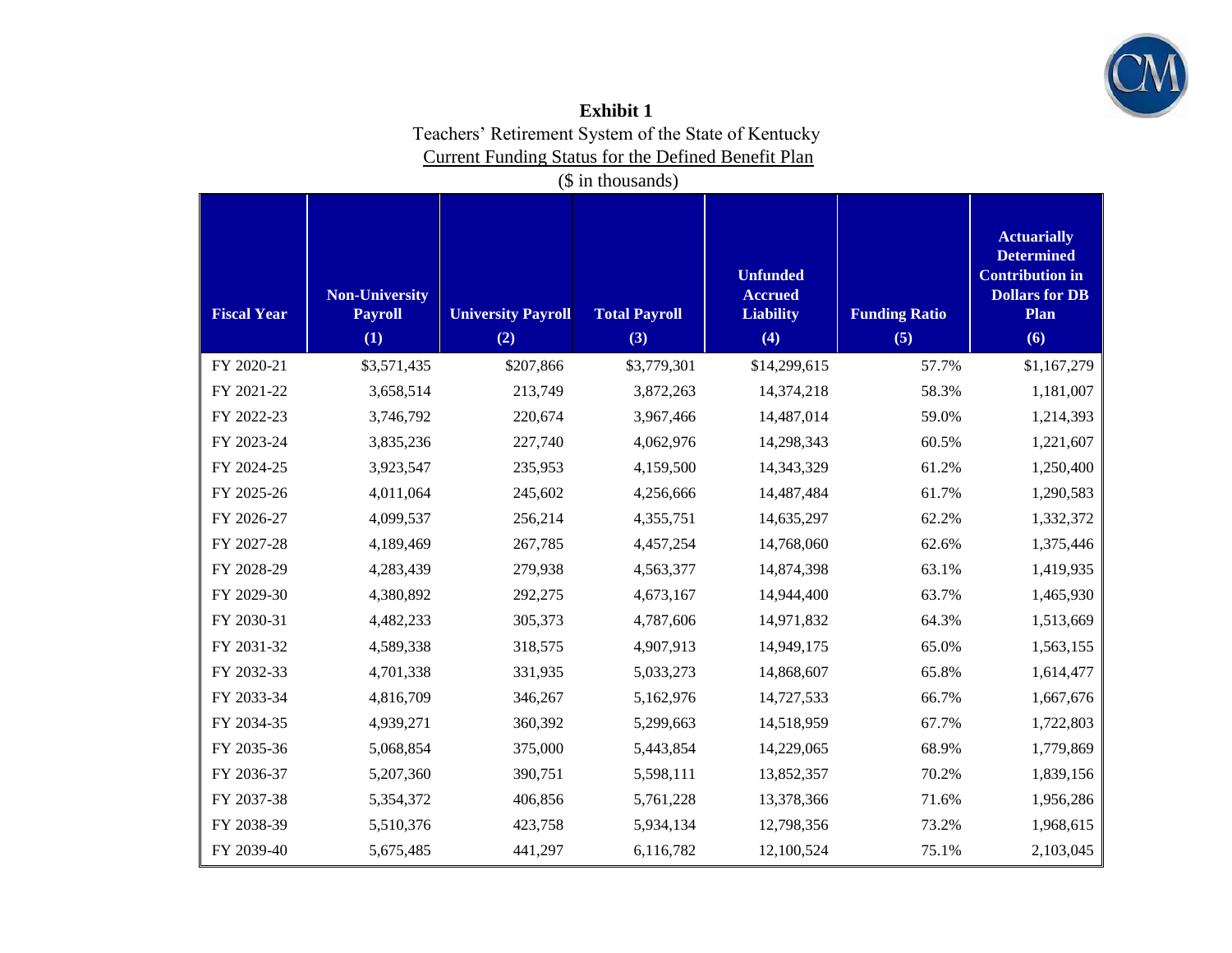

### **Exhibit 2**  Teachers' Retirement System of the State of Kentucky Funding Requirements under House Bill 505 and Comparison to Current Plan

(\$ in thousands)

| <b>Fiscal Year</b> | <b>Non-University</b><br><b>Payroll</b><br>(7) | <b>University Payroll</b><br>(8) | <b>Total Payroll</b><br>$(9)=(7)+(8)$ | <b>Unfunded</b><br><b>Accrued</b><br><b>Liability under HB</b><br>505<br>(10) | <b>HB</b> 505<br><b>Funding Ratio</b><br>(11) | <b>Total Employer</b><br><b>Contribution for</b><br><b>Proposed</b><br><b>Bill</b><br>(12) | <b>Total Employer</b><br><b>Contribution for</b><br><b>Current</b><br>Plan<br>$(13)=(6)$ | <b>Cost/(Savings)</b><br>to TRS<br><b>Employers due</b><br>to HB 505<br>$(14)= (13)-(12)$ |
|--------------------|------------------------------------------------|----------------------------------|---------------------------------------|-------------------------------------------------------------------------------|-----------------------------------------------|--------------------------------------------------------------------------------------------|------------------------------------------------------------------------------------------|-------------------------------------------------------------------------------------------|
| FY 2020-21         | \$3,571,435                                    | \$207,866                        | \$3,779,301                           | \$14,299,615                                                                  | 57.7%                                         | \$1,167,279                                                                                | \$1,167,279                                                                              | $\begin{matrix} 0 \end{matrix}$                                                           |
| FY 2021-22         | 3,658,514                                      | 213,749                          | 3,872,263                             | 14,358,646                                                                    | 58.4%                                         | 1,234,857                                                                                  | 1,181,007                                                                                | 53,850                                                                                    |
| FY 2022-23         | 3,746,792                                      | 220,674                          | 3,967,466                             | 14,453,246                                                                    | 59.1%                                         | 1,324,324                                                                                  | 1,214,393                                                                                | 109,931                                                                                   |
| FY 2023-24         | 3,835,236                                      | 227,740                          | 4,062,976                             | 14,182,186                                                                    | 60.7%                                         | 1,385,522                                                                                  | 1,221,607                                                                                | 163,915                                                                                   |
| FY 2024-25         | 3,923,547                                      | 235,953                          | 4,159,500                             | 14,100,805                                                                    | 61.8%                                         | 1,465,592                                                                                  | 1,250,400                                                                                | 215,192                                                                                   |
| FY 2025-26         | 4,011,064                                      | 245,602                          | 4,256,666                             | 14,051,969                                                                    | 62.8%                                         | 1,546,129                                                                                  | 1,290,583                                                                                | 255,546                                                                                   |
| FY 2026-27         | 4,099,537                                      | 256,214                          | 4,355,751                             | 13,955,611                                                                    | 63.8%                                         | 1,562,335                                                                                  | 1,332,372                                                                                | 229,963                                                                                   |
| FY 2027-28         | 4,189,469                                      | 267,785                          | 4,457,254                             | 13,792,082                                                                    | 65.0%                                         | 1,617,728                                                                                  | 1,375,446                                                                                | 242,282                                                                                   |
| FY 2028-29         | 4,283,439                                      | 279,938                          | 4,563,377                             | 13,558,464                                                                    | 66.3%                                         | 1,638,319                                                                                  | 1,419,935                                                                                | 218,384                                                                                   |
| FY 2029-30         | 4,380,892                                      | 292,275                          | 4,673,167                             | 13,252,080                                                                    | 67.6%                                         | 1,642,668                                                                                  | 1,465,930                                                                                | 176,738                                                                                   |
| FY 2030-31         | 4,482,233                                      | 305,373                          | 4,787,606                             | 12,876,318                                                                    | 69.1%                                         | 1,647,300                                                                                  | 1,513,669                                                                                | 133,631                                                                                   |
| FY 2031-32         | 4,589,338                                      | 318,575                          | 4,907,913                             | 12,490,167                                                                    | 70.6%                                         | 1,652,166                                                                                  | 1,563,155                                                                                | 89,011                                                                                    |
| FY 2032-33         | 4,701,338                                      | 331,935                          | 5,033,273                             | 12,091,040                                                                    | 72.0%                                         | 1,657,304                                                                                  | 1,614,477                                                                                | 42,827                                                                                    |
| FY 2033-34         | 4,816,709                                      | 346,267                          | 5,162,976                             | 11,662,227                                                                    | 73.5%                                         | 1,634,344                                                                                  | 1,667,676                                                                                | (33, 332)                                                                                 |
| FY 2034-35         | 4,939,271                                      | 360,392                          | 5,299,663                             | 11,203,132                                                                    | 74.9%                                         | 1,639,896                                                                                  | 1,722,803                                                                                | (82,907)                                                                                  |
| FY 2035-36         | 5,068,854                                      | 375,000                          | 5,443,854                             | 10,706,812                                                                    | 76.4%                                         | 1,645,651                                                                                  | 1,779,869                                                                                | (134,218)                                                                                 |
| FY 2036-37         | 5,207,360                                      | 390,751                          | 5,598,111                             | 10,171,495                                                                    | 77.9%                                         | 1,651,820                                                                                  | 1,839,156                                                                                | (187, 336)                                                                                |
| FY 2037-38         | 5,354,372                                      | 406,856                          | 5,761,228                             | 9,590,320                                                                     | 79.4%                                         | 1,671,261                                                                                  | 1,956,286                                                                                | (285, 025)                                                                                |
| FY 2038-39         | 5,510,376                                      | 423,758                          | 5,934,134                             | 8,962,527                                                                     | 81.1%                                         | 1,639,364                                                                                  | 1,968,615                                                                                | (329, 251)                                                                                |
| FY 2039-40         | 5,675,485                                      | 441,297                          | 6,116,782                             | 8,285,532                                                                     | 82.7%                                         | 1,690,838                                                                                  | 2,103,045                                                                                | (412, 207)                                                                                |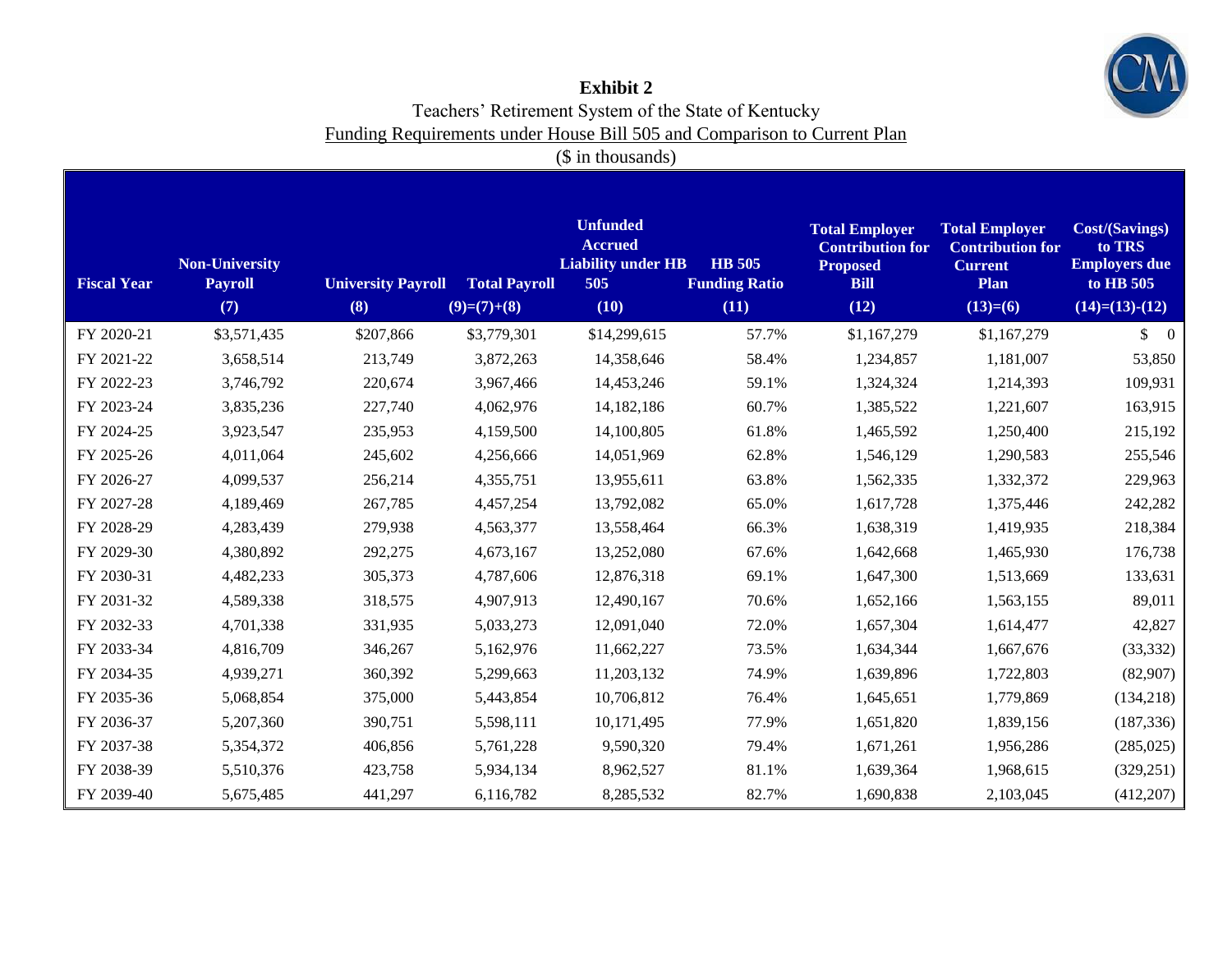

# **KENTUCKY RETIREMENT SYSTEMS**

David L. Eager, Executive Director

Perimeter Park West · 1260 Louisville Road · Frankfort, Kentucky 40601 kyret.ky.gov · Phone: 502-696-8800 · Fax: 502-696-8822



February 27, 2019

Ms. Katie Carney Office of Fiscal Statement Review Legislative Research Commission Capitol Annex, Room 104 Frankfort, KY 40601

### **RE: House Bill 505 (2019 RS BR 1234) AA Statement Required by KRS 6.350 AA Statement 2 of 2**

Dear Ms. Carney:

House Bill 505 (2019 RS BR 1234) proposes to repeal, reenact, and amend KRS 161.550 to require employers to pay the full actuarially required contribution to Teachers' Retirement Systems; provides that for the employer rates payable on or after July 1, 2020, the unfunded liabilities shall be financed with a reduced payroll growth assumption so that by the 2025 valuation the level dollar amortization method is used; prorates unfunded liability payments to each employer based upon the employer's average share of payroll over fiscal years 2015, 2016, and 2017; provides that employer funding requirements shall be determined using the entry age normal cost method, a fiveyear asset smoothing method, and assumptions adopted by the TRS board; defines "normal cost" and "actuarially accrued unfunded liability contribution," and provides that local school districts shall pay 2% of pay towards the costs of new TRS members retirement benefits; amends KRS 161.400 to make conforming amendments; creates a new section of KRS 78.510 to 78.852 to provide that CERS employer contribution rates shall not increase by more than 12% per year over the prior fiscal year from July 1, 2018, to June 30, 2028; and provides that the CERS rate increase limit is retroactive to July 1, 2018. The bill includes a severability clause.

Kentucky Retirement Systems (KRS) staff members have consulted with our actuaries and examined House Bill 505 (2019 RS BR 1234). Our analysis only pertains to the CERS plans. We have determined that the bill will not increase or decrease benefits in any of the retirement systems administered by Kentucky Retirement Systems, and would not increase or decrease the participation in benefits within the retirement systems administered by KRS.

House Bill 505 (2019 RS BR 1234) would have no fiscal impact to the liability and contribution requirement for the CERS Non-Hazardous and CERS Hazardous plans. Rather, this proposed legislation is making a technical update to this provision, which was enacted in HB 362 during the 2018 Regular Session.